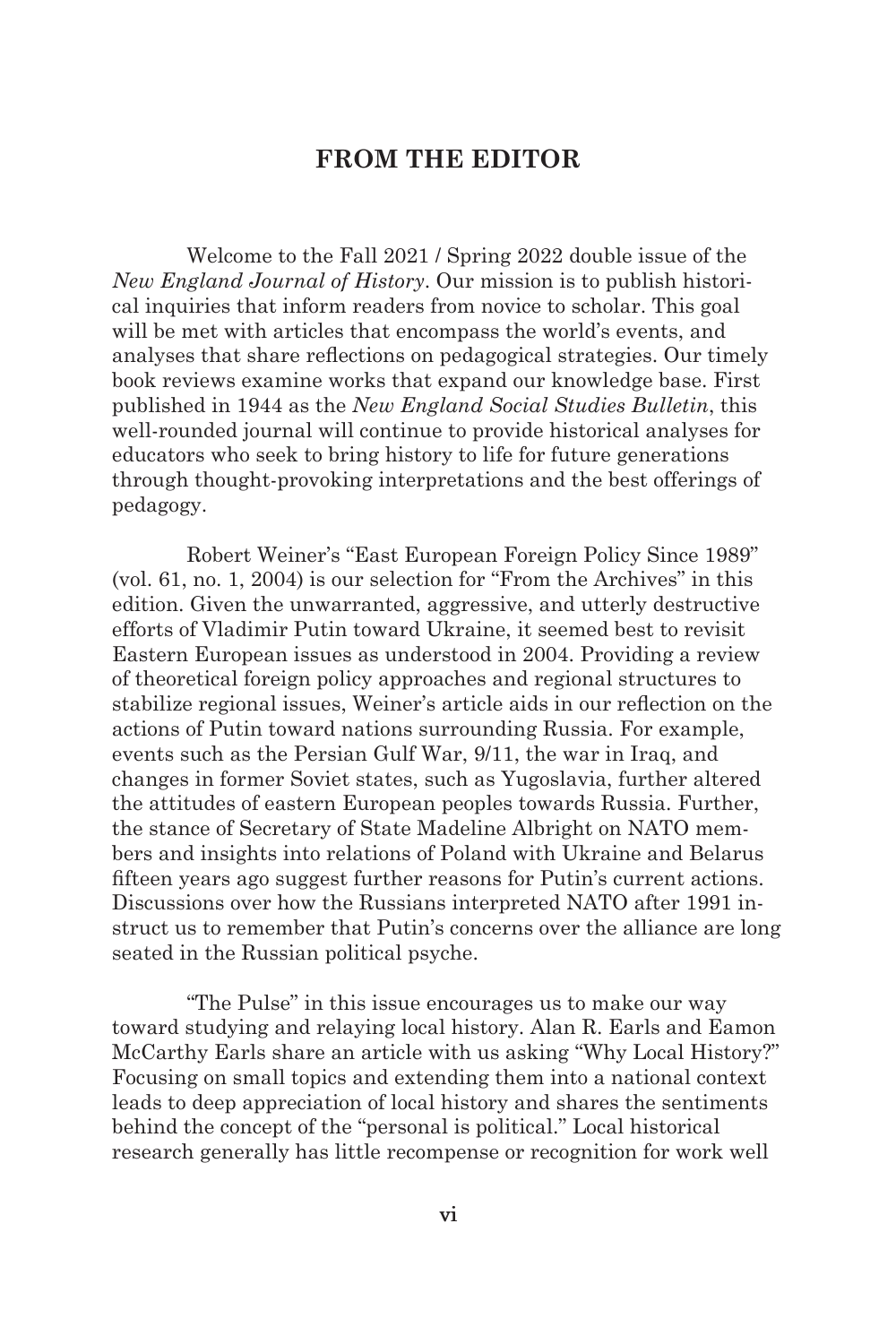done, but it brings a strong sense of community identity and accomplishment for those investigators methodically uncovering the hidden patterns discovered within the recesses of town halls or family farms. Raising local history from obscurity supports the overall growth of historical knowledge, and the Earls' article reminds us of the value of this gratifying gesture!

Our "Novice Corner" celebrates the work of future history teacher Abigail Bedard who is studying at the University of Massachusetts Amherst with the intent of participating in its Bridges to the Future master's degree program. While taking a course on the history of football, Bedard wrote "Matthew W. Bullock: A True Pioneer" about a man who she discovered was the first black college football coach at the Massachusetts Agricultural College, now known as the University of Massachusetts at Amherst. Uncovering the life of Matthew Bullock, Bedard traces Bullock's family history and learns that they were part of the Great Migration, moving to Massachusetts to be sure their children had a piece of the American Dream. Football was part of Bullock's trajectory, and in 1900, he started his college life, utilizing his athletic ability beyond football. Seriously injured during a game, Bullock moved into the life of a football coach at various institutions while pursuing further academics and law school. Bedard shares with us the deeply engaged, long, and impactful life of Matthew W. Bullock that can be readily shared in our classrooms to validate what "faith, hard work, and perseverance" can do for all of us.

This edition's articles focus on the southern states of New England. James Muldoon explores the naming of Rhode Island in "Planting Colonists: Empire as Horticulture." Given the rising awareness of the racial naming patterns we have around us, Muldoon seeks to enlighten us about the history behind the official name of the state of Rhode Island and the Providence Plantations. While parts of Rhode Island were immersed in the slave trade, the "plantations" portion of the official name of Rhode Island has nothing to do with slavery. Muldoon connects the term "plantation" to land grants provided by the English to settlements in the Americas and Ireland. More recently, residents of Rhode Island have made a motion to remove the term "plantation" from its state name based upon a lack of historical understanding of the term, which Muldoon aptly clarifies for us in his article. Lucidly summing up swaths of early exploration history and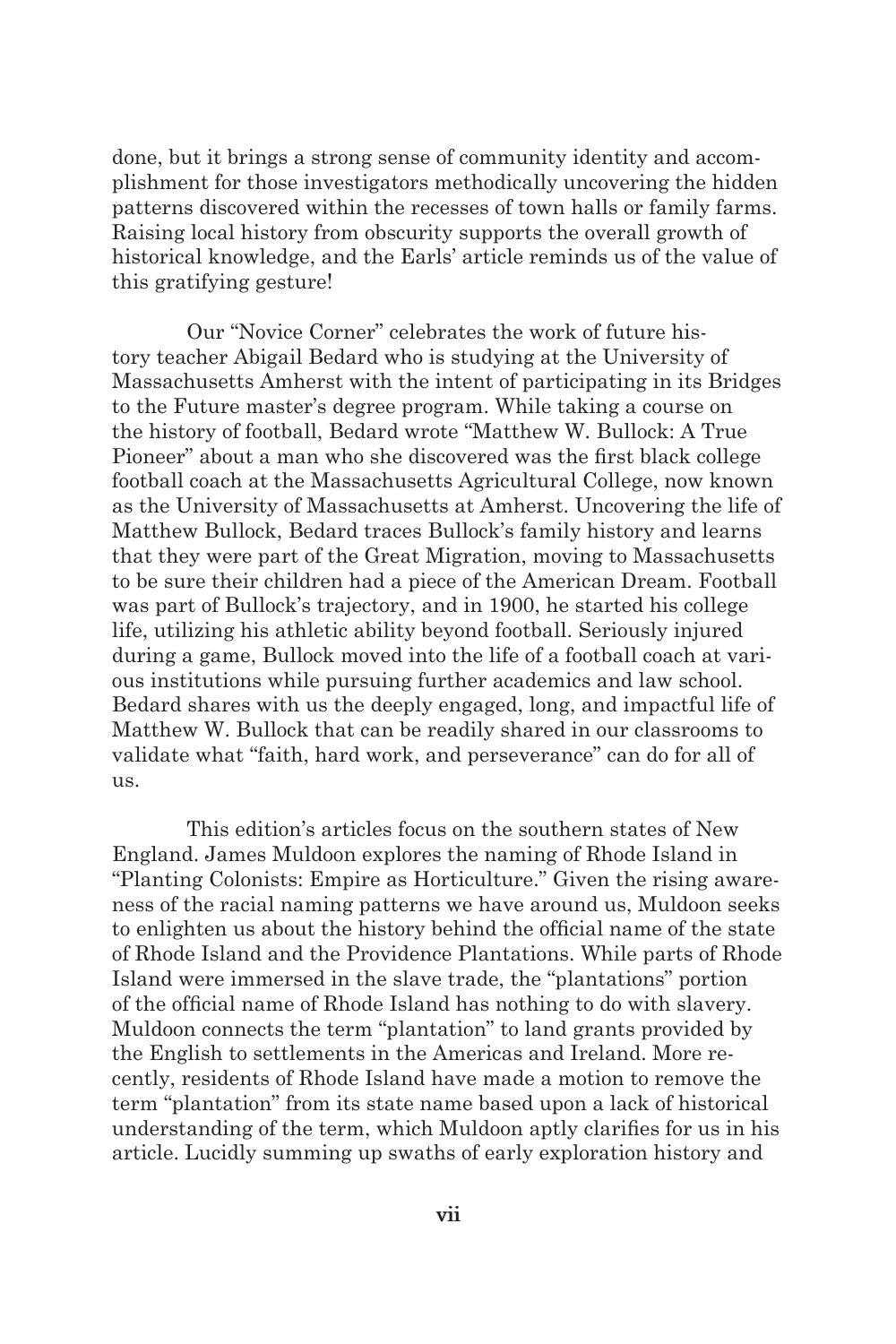local indigenous history, Muldoon's article will be of benefit to the debate surrounding the name of Rhode Island and to those interested in early colonial interactions among the intersections of diverse cultures.

Thomas Renna raises the shameful time of the eugenics movement as he discusses "*The Boston Globe*: Immigration Restriction and Eugenics 1910–1939." Breaking the eugenics movement into phases, Renna begins his discussion with the influx of people into Boston during the mid-nineteenth century. Fear of the cultural diversity brought by immigrants to America has made this a frequently divisive topic throughout our history. Who is and is not desirable? How do views of various immigrant groups change over time? In addition to the traditional worries native-born Americans have over immigrants, the fear of genetically inferior immigrants joined the discussion after 1910. Given that immigration and eugenics were critical topics, Renna chose to explore how the *Boston Globe* reported on the combination of these issues. The *Globe* informed its readers on topics of eugenics, as it was considered part of serious news, but seemed to make choices as to the direction of the articles and which topics were covered to retain both the burgeoning immigrant population and the Brahmins of Boston. Renna's work reports on a topic many would rather remain hidden and raises awareness of the challenges for the *Boston Globe* to retain its readers, share up-to-date science of the day, and address the distress over the expanding immigrant populations locally and nationwide.

Robert Liftig endorses nurturing our students as they discover the excitement of studying local history in his piece "Start with the Present to Engage Students with the Past: Using Local Landmarks and Family History." Noting that backwards teaching about history meaning that we teach history forward from a distant historical era rather than start with a recent event and discover the past through today's affairs—can leave students cold on the study of history. Incorporating research on current landmarks generates a feeling of relevancy for high school students as they participate in learning history. Liftig's anecdotal discussion of his use of I-95 in the classroom inspires our creative thoughts for our next unit in class. His use of family history research in the classroom reminds me of Darra Mulderry's pedagogy piece, "Helping Students Discover Intersections Between U.S. History and Their Family History," in our Spring 2021 journal which also engaged students in historical studies through the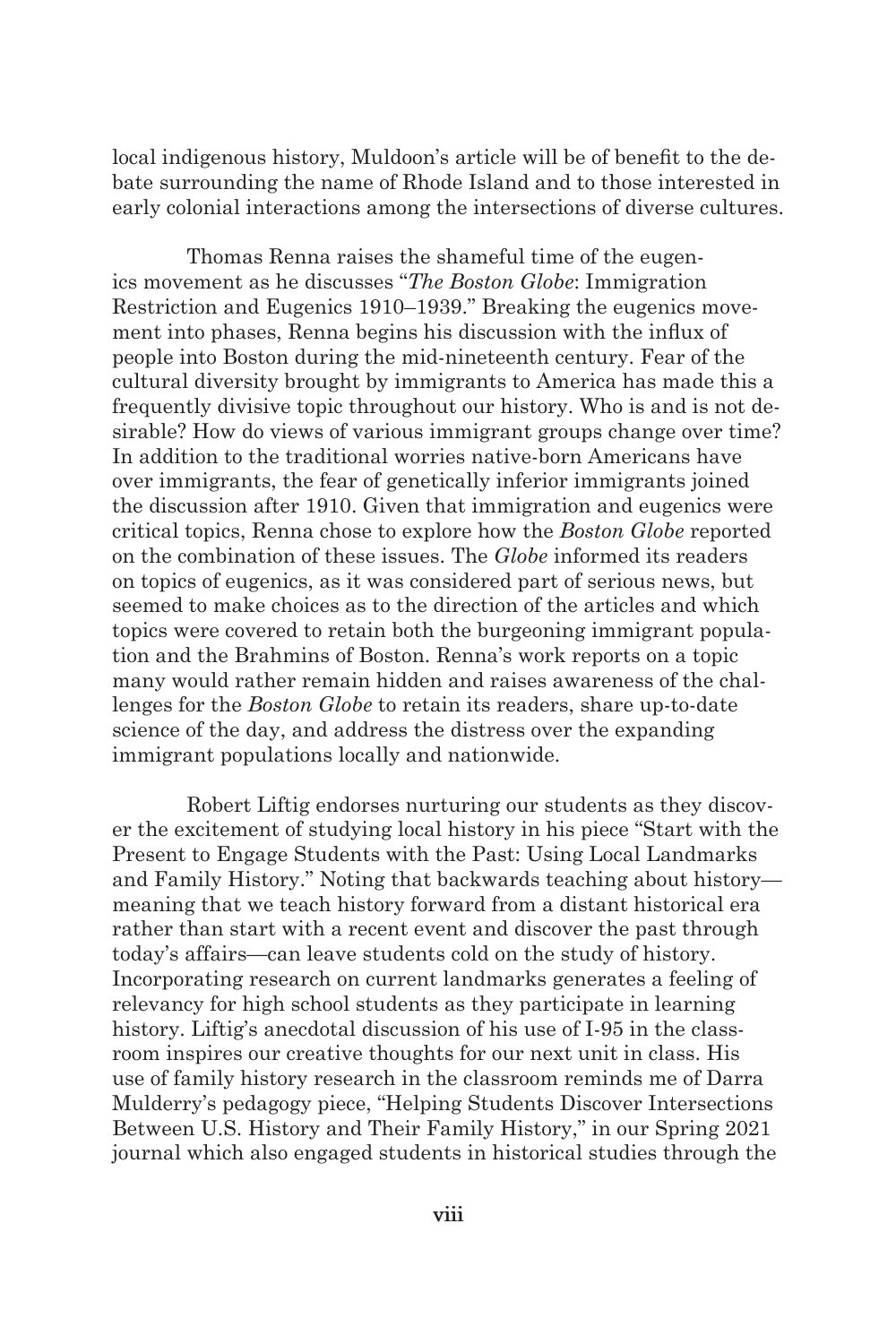present. Liftig shares how his research on his wife's family history brought early America unexpectedly to life and illustrates how many of our students can discover the joy of history through interviewing relatives, researching monuments, DNA testing, and exploring ancestral records now so often digitally available. Liftig's article establishes several avenues through which we can engage students in the study of history.

This issue contains a diverse selection of book reviews certain to intrigue. In a thoughtful review essay, Ayokunmi Ojebode examines *The Dragons, The Giant, The Woman—A Memoir* by Wayetu Moore. Moore's memoir explores magical realism and mythology as ways in which diverse African peoples may find meaning or make sense of events such as colonization, war, or other traumas. Seeking to make sense of her childhood, Moore's memoir uses imagination to expose the painful national realities witnessed during a civil war. Exploring a different way in which people engage with their communities, Erin Redihan reviewed *The Long Crisis: New York City and the Path to Neoliberalism* by Benjamin Holtzman. Holtzman's work provides a more detailed examination of New York, as he explores how city residents played a more active role in solving problems of the city at the grass-roots level during the 1960s and 1970s than previously believed. Moving to film in history, Christopher Tucker evaluates Ben Beard's *The South Never Plays Itself: A Film Buff's Journey Through the South on Screen* which addresses how the South is portrayed in various film genres while focusing on specific southern states that are featured in film. Exploring the juxtaposition of religion and Wall Street, I. Francis Kyle III reviews *God in Gotham: The Miracle of Religion in Modern Manhattan* by Jon Butler. Covering a specific time in Manhattan and the primary religious traditions in the community, Butler combines biography and history into a winning text. Reviewing Francis J. Bremer's book *One Small Candle: The Plymouth Puritans and the Beginning of English New England*, Stephanie Jannenga notes that the author examines the interwoven religious and material lives of the Plymouth puritans in a way that harkens back to the efforts of earlier historians, while incorporating today's economic, social, and political lenses. Beginning with the Puritan departure from England to Holland and culminating with their arrival in the New World, Bremer discusses the Puritans and other English plantings, as well as the Native Americans extant at the time, to create a nuanced representation of the region. In *Exposing*